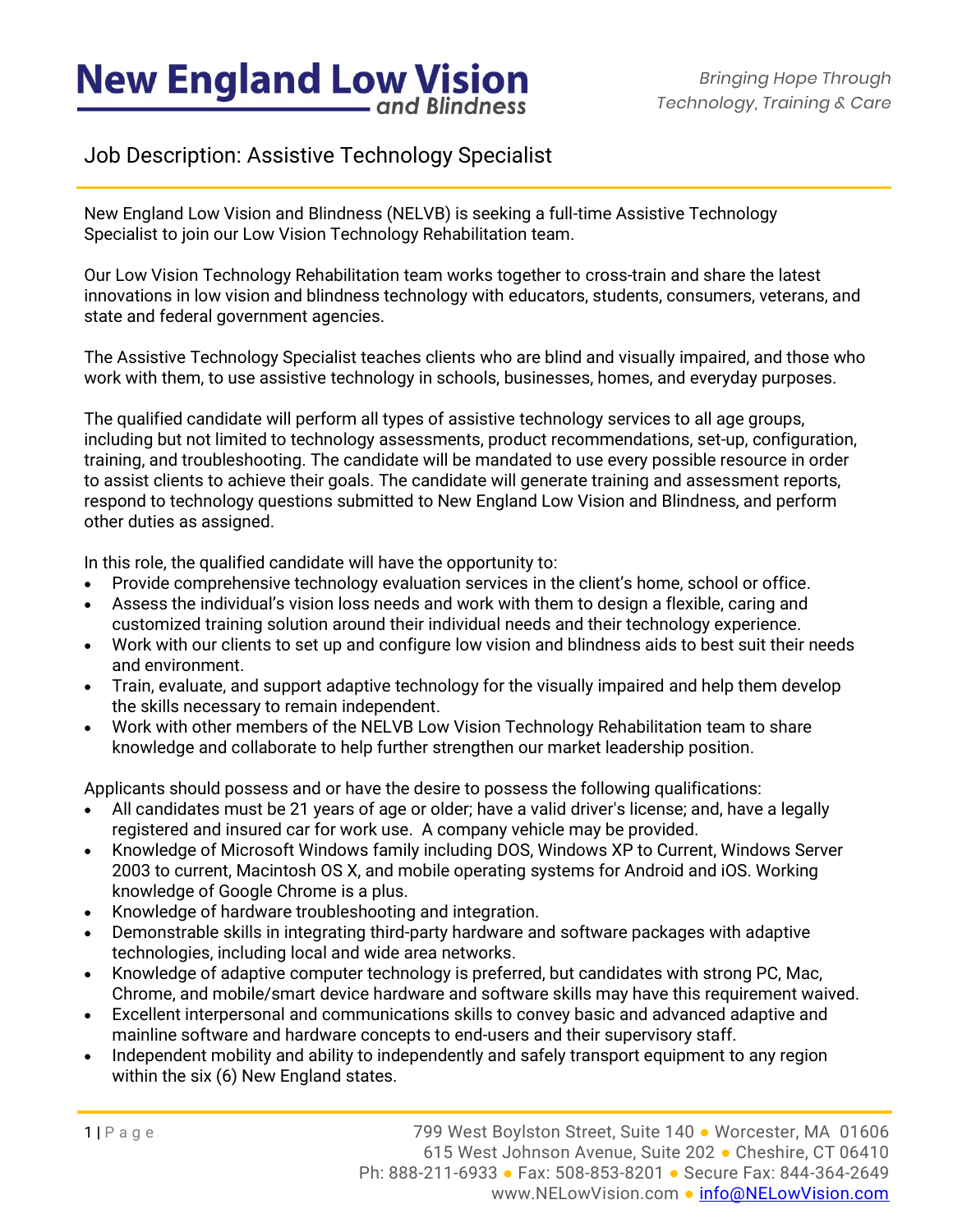# **New England Low Vision** and Blindness

Job Description: Assistive Technology Specialist

- Knowledge of American Sign Language (ASL) is important, as well as knowledge of text-telephone and relay etiquette. Spoken foreign language skills are not required but are a plus.
- Able to conduct job site assessments that require PC/MAC/Mobile and Smart Device adaptations. These include PC/MAC/ Mobile and Smart Device interfacing with local and wide area networks, utilizing a variety of operating systems.
- Able to perform adaptive hardware and software installations utilizing a variety of adaptive hardware and software. These will include, but not be limited to, speech synthesis systems, screen magnification software, Braille printers and displays, and optical character recognition systems. Based on the analysis, appropriate assistive technology and training will be provided to the consumer and when appropriate to employer supervisory staff in the operation and maintenance of job modifications or devices and software.
- Provide training to clients in mainstream software applications.
- When necessary, provide telephone support to clients, their family, and their employers in the utilization and maintenance of adaptive devices or software.
- Submit written reports on client and job surveys or installations and training.
- Performs related duties such as making entries into performance logs, and meeting with Supervisor to discuss progress, goals, and practices.
- Able to respond to consumer needs in a timely fashion. Flexibility and a quick turnaround will be needed for rare emergency situations.
- Achieve desired training/education goals, obtain and maintain competitive employment, and achieve a level of independence in fulfilling daily life skills through adaptive technology.
- Be independent that is, to pay bills, attend to the correspondence, fulfilling daily life skills through adaptive technology.
- Ability to function in a variety of settings that have been negatively impacted due to vision loss.
- Assess and train on computer devices that are equipped with a braille keyboard, speech synthesizer, and/or refreshable Braille display, increasing understanding and competency in the use of such devices.
- Assist clients to function either in a workplace setting, educational setting, or at home in the use of adaptive software
- Help clients gain more control over important decisions as a result of assistive technology.
- Maintain knowledge base and keep updated on Assistive Technology trends. Participate in regularly scheduled staff meetings and training sessions held at partner location sites.
- Develop and conduct bi-annual training sessions for partner staff on the use of braille devices
- Participate at select job fairs alongside staff to provide expertise on braille devices and training.
- Conduct job site analysis that requires assistive technology. Based on the analysis, appropriate assistive technology and training will be provided to the consumer. These may include computers and mobile/smart devices interfacing with local and wide area networks, utilizing a variety of operating systems.
- Perform adaptive hardware and software installations utilizing a variety of adaptive hardware and software. These will include, but will not be limited to, speech synthesis systems, screen magnification software, braille printers, and displays, optical character recognition systems, as well as other adaptive hardware and software products.